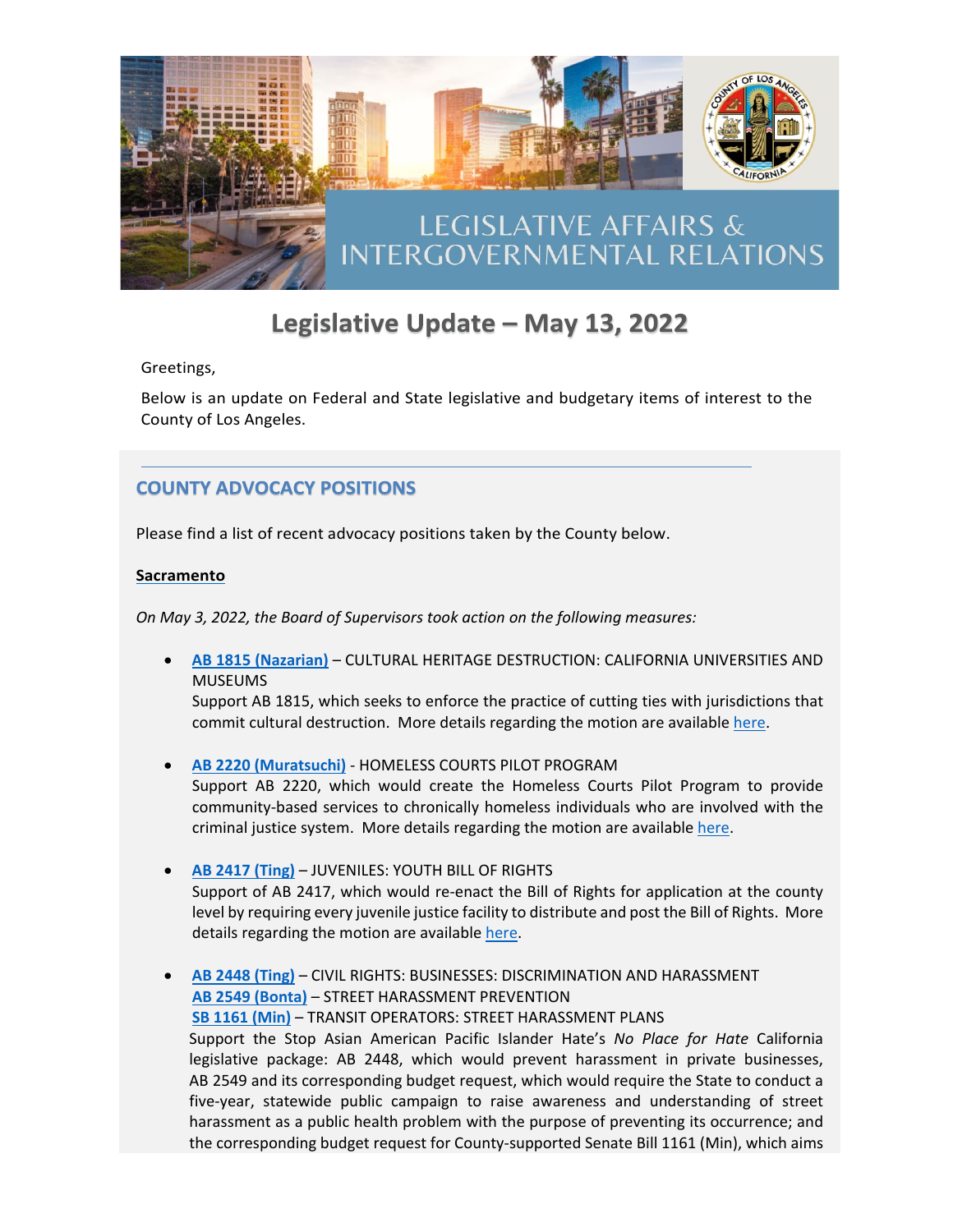to prevent street harassment on public transit. More details regarding the motion are availabl[e here.](http://file.lacounty.gov/SDSInter/bos/supdocs/168592.pdf)

- **[SB 914 \(Rubio\)](https://leginfo.legislature.ca.gov/faces/billNavClient.xhtml?bill_id=202120220SB914)** HOMELESS EQUITY FOR LEFT BEHIND POPULATIONS (HELP) ACT Support SB 914, which would ensure that the County appropriately considers the unmet and unique needs of intimate partner violence or domestic violence, unaccompanied women, LGBTQ+ identified women, and other vulnerable populations, when measuring local responses to homelessness. More details regarding the motion are available [here.](http://file.lacounty.gov/SDSInter/bos/supdocs/168741.pdf)
- **SB 1245 [\(Kamlager\)](https://leginfo.legislature.ca.gov/faces/billNavClient.xhtml?bill_id=202120220SB1245)** LOS ANGELES COUNTY ABORTION ACCESS SAFE HAVEN PILOT Support SB 1245, which would establish a reproductive healthcare pilot project in the County to support innovative approaches and patient-centered collaborations to safeguard patient access to abortions, regardless of residency, contingent upon the State's allocation of funds to support the program, and its companion State budget request of a \$20 million one-time allocation; and request amendments to allow this funding to be administered by qualifying community-based providers. More details regarding the motion are available [here.](http://file.lacounty.gov/SDSInter/bos/supdocs/168637.pdf)

#### • **HOUSING FIRST COUNTY**

Declare the County of Los Angeles a Housing First County and oppose any bills that seek to undermine the Housing First Model. More details regarding the motion are availabl[e here.](http://file.lacounty.gov/SDSInter/bos/supdocs/168753.pdf)

• **SUPPORT BUDGET REQUEST PROPOSED BY THE LOS ANGELES LGBT CENTER**

The County is advocating to support the \$15 million State Budget request proposal by the Los Angeles LGBT Center. More details regarding the motion are available [here.](http://file.lacounty.gov/SDSInter/bos/supdocs/168611.pdf)

• **SUPPORT BUDGET PROPOSALS FOR GOVERNOR NEWSOM'S 30 X 30 INITIATIVE**

Support \$2 billion in funding, with 50 percent set aside for equity investments, to be used in Fiscal Years 2022-23 and 2023-24, to work towards 30 X 30 goals consistent with the Governor's Nature Based Solutions Executive Order, elevating the role of natural and working lands in the fight against climate change and advancing biodiversity conservation. More details regarding the motion are available [here.](http://file.lacounty.gov/SDSInter/bos/supdocs/168736.pdf)

#### **Washington, D.C.**

• **[HR 7555 \(Maloney\)](https://www.congress.gov/bill/117th-congress/house-bill/7555?q=%7B%22search%22%3A%5B%22hr7555%22%2C%22hr7555%22%5D%7D&s=1&r=1) -** ARMENIAN GENOCIDE EDUCATION ACT

Support HR 7555, which would direct the Librarian of Congress to establish a program to support Armenian Genocide education. More details regarding the motion are available [here.](http://file.lacounty.gov/SDSInter/bos/supdocs/168633.pdf)

*In addition, the County's Sacramento Advocates are taking positions on the following proposals:* 

- **[Support AB 1816 \(Bryan\)](https://leginfo.legislature.ca.gov/faces/billNavClient.xhtml?bill_id=202120220AB1816) and Related \$200 million Budget Request** REENTRY HOUSING AND WORKFORCE DEVELOPMENT PROGRAM This measure would establish the Reentry Housing and Workforce Development program to provide evidence-based housing and employment services for individuals who have recently exited state incarceration and are experiencing or at-risk of homelessness. More details available [here.](http://file.lacounty.gov/SDSInter/ceo/legi/1123706_eblast_AB2381_SB1127_SB1287_SB1313_Attachment.pdf)
- **[Support AB 1934 \(Rodriguez\)](https://leginfo.legislature.ca.gov/faces/billNavClient.xhtml?bill_id=202120220AB1934)** BROADBAND COMMUNICATIONS GRANT PROGRAM: FAIRGROUNDS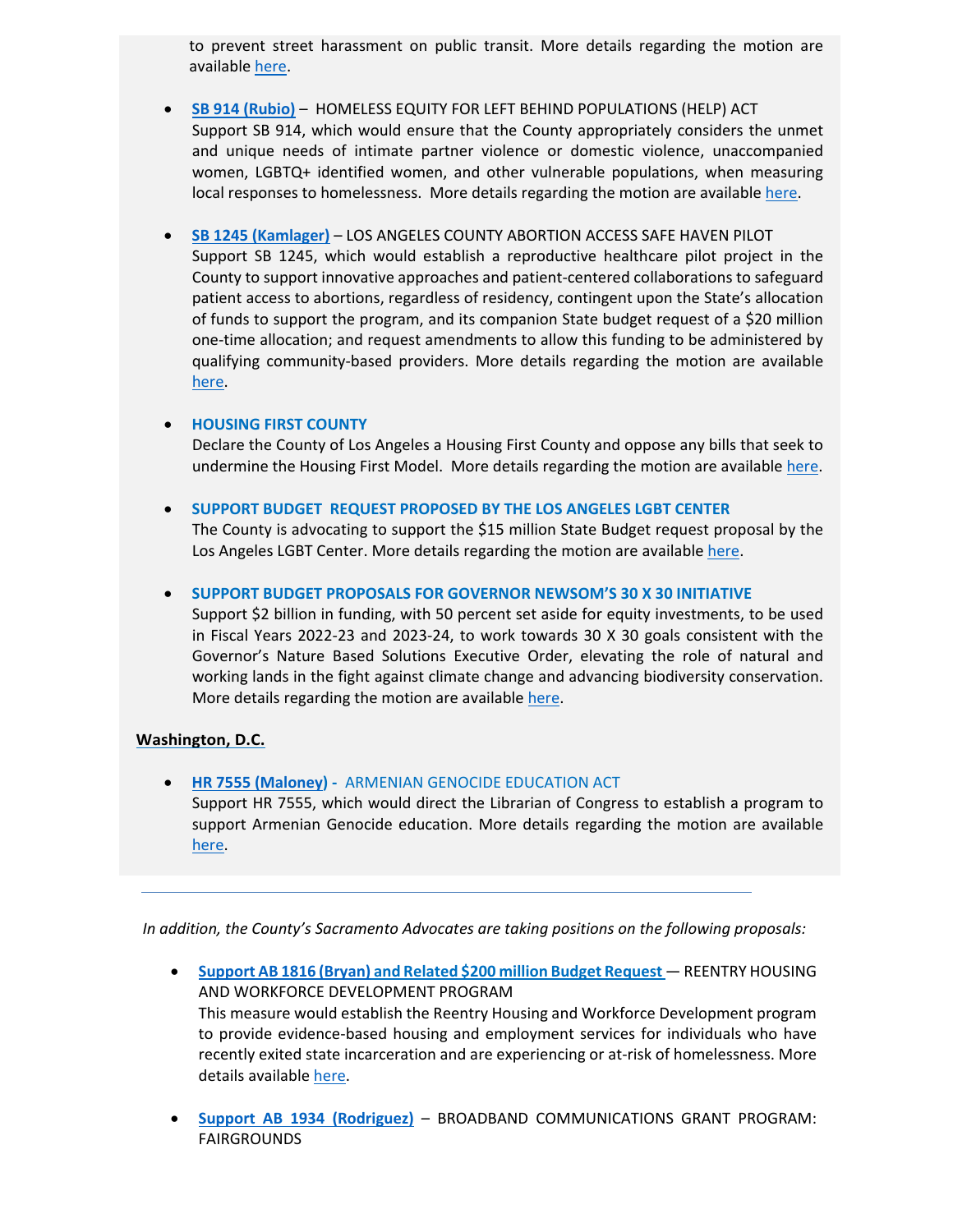This measure would require the State Office of Emergency Services to establish a grant program on or before January 1, 2024, to provide fairs with grant funding for purposes of building and upgrading broadband communication infrastructure on fairgrounds. More details available [here.](http://file.lacounty.gov/SDSInter/ceo/legi/1123706_eblast_AB2381_SB1127_SB1287_SB1313_Attachment.pdf) 

- **[Support AB 2262 \(Calderon\)](https://leginfo.legislature.ca.gov/faces/billNavClient.xhtml?bill_id=202120220AB2262)** IN-HOME SUPPORTIVE SERVICES: NEEDS ASSESSMENT This measure would improve the ability of counties to effectively reassess In-Home Supportive Services (IHSS) program recipient needs by providing a streamlined process for annual reassessments of stable recipients. More details available [here.](http://file.lacounty.gov/SDSInter/ceo/legi/1123830_ebalst_AB2262_SB928_SB107_Attachment_5-3-22.pdf)
- **[Support AB 2381 \(Daly\)](https://leginfo.legislature.ca.gov/faces/billNavClient.xhtml?bill_id=202120220AB2381)** ADDRESS CONFIDENTIALITY This measure would allow additional individuals including code enforcement officers, who face threats of violence because of their employment, to participate in the Secretary of State's Safe at Home address confidentiality program. More details available [here.](http://file.lacounty.gov/SDSInter/ceo/legi/1123706_eblast_AB2381_SB1127_SB1287_SB1313_Attachment.pdf)
- **[Support and Seek Amendments to AB 2429](https://leginfo.legislature.ca.gov/faces/billNavClient.xhtml?bill_id=202120220AB2429) -** COMMISSION ON PEACE OFFICERS STANDARDS AND TRAINING: ASSESSMENT OF TRAINING REQUIREMENTS This measure would require the State Commission on Peace Officer Standards and Training (POST) to partner with academic researchers to conduct an assessment of existing officer training to determine the efficacy of existing requirements, and to establish a process to improve law enforcement training and requirements. The Sacramento Advocates will support AB 2429, and advocate for the inclusion of gender balance issues in the assessment study and in any legislative and regulatory recommendations. More details available [here.](http://file.lacounty.gov/SDSInter/ceo/legi/1124260_Sacramento_PursuitofCountyAdvocacyPositiononStateLegislationRelatedtoPeaceOfficerTrainingRequirements-5_6_22.pdf)
- **[Support AB 2751 \(E. Garcia\)](https://leginfo.legislature.ca.gov/faces/billNavClient.xhtml?bill_id=202120220AB2751) –** AFFORDABLE INTERNET AND NET EQUALITY ACT OF 2022 This measure would require the State and relevant agencies to only do business with an internet service provider offering affordable home internet service to households participating in certain public assistance programs. More details available [here.](http://file.lacounty.gov/SDSInter/ceo/legi/1123706_eblast_AB2381_SB1127_SB1287_SB1313_Attachment.pdf)
- **[Support AB 2753 \(Reyes\)](https://leginfo.legislature.ca.gov/faces/billNavClient.xhtml?bill_id=202120220AB2753)** COMMUNICATIONS: DIGITAL EQUITY BILL OF RIGHTS This measure would ensure: 1) digital equity for all residents of the State; 2) that residents have the right to broadband that meets specific requirements; and 3) that broadband internet subscribers benefit from equal access to broadband internet service. More details available [here.](http://file.lacounty.gov/SDSInter/ceo/legi/1123706_eblast_AB2381_SB1127_SB1287_SB1313_Attachment.pdf)
- **[Support SB 928 \(Wieckowski\)](https://leginfo.legislature.ca.gov/faces/billNavClient.xhtml?bill_id=202120220SB928) -** PUBLIC ADMINISTRATORS: COMPENSATION This measure, under Probate Code, would increase minimum compensation payable to a public administrator from \$1,000 to \$3,000. More details available [here.](http://file.lacounty.gov/SDSInter/ceo/legi/1123830_ebalst_AB2262_SB928_SB107_Attachment_5-3-22.pdf)
- **[Support SB 972 \(Gonzalez\)](https://leginfo.legislature.ca.gov/faces/billNavClient.xhtml?bill_id=202120220SB972)** ENHANCING SAFETY OF SIDEWALK FOOD VENDING This measure would ease California Retail Food Code requirements related to food preparation, permitting and enforcement, thereby opening up economic opportunities for low-income entrepreneurs. More details available [here.](http://file.lacounty.gov/SDSInter/ceo/legi/1123706_eblast_AB2381_SB1127_SB1287_SB1313_Attachment.pdf)
- **[Oppose SB 1127 \(Atkins\)](https://leginfo.legislature.ca.gov/faces/billNavClient.xhtml?bill_id=202120220SB1127)** WORKERS' COMPENSATION: LIABILITY PRESUMPTIONS This measure would reduce the timeframe allotted to employers to investigate claims, impose massive new penalties on employers, and more than double the duration of temporary disability for cancer presumption claims fundamentally. These provisions would notably increase workers' compensation costs for the County, change longstanding rules and timeframes for determining eligibility for workers' compensation claims, and increase systemic friction and litigation. More details available [here.](http://file.lacounty.gov/SDSInter/ceo/legi/1123706_eblast_AB2381_SB1127_SB1287_SB1313_Attachment.pdf)